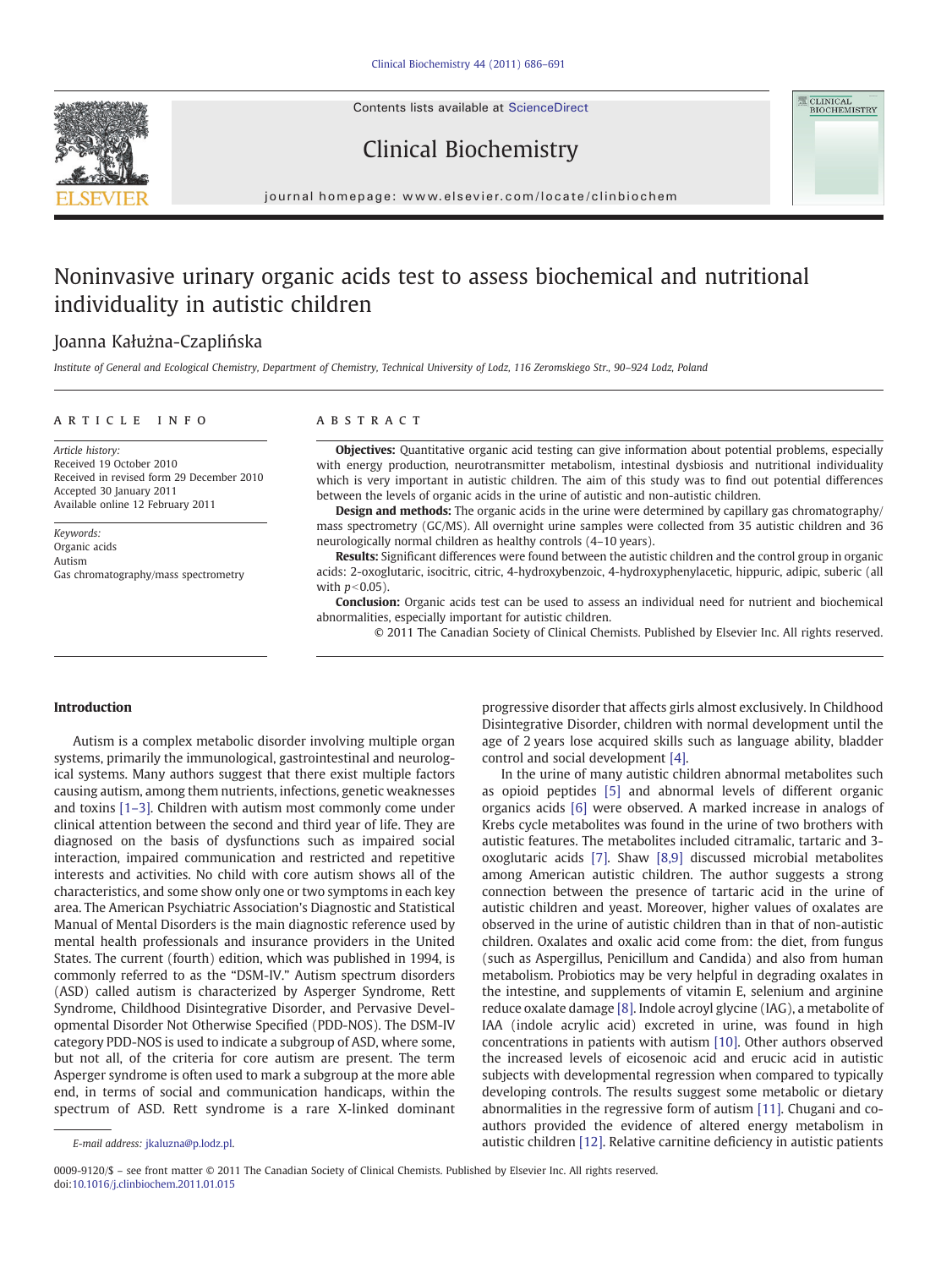is described in data [\[13\]](#page-4-0). The children with autism had significantly lower baseline plasma concentrations of methionine, homocysteine, cystathionine, cysteine and total glutathione and significantly higher concentrations of S-adenosylhomocysteine, adenosine and oxidized glutathione. This metabolic profile is consistent with the impaired capacity for methylation and increased oxidative stress in autistic children [\[14\]](#page-4-0). The levels of urinary creatinine in spot urine samples were analyzed for autistic children. A significant decrease in urinary creatinine concentration was found in the autistic group compared to the controls [\[15\]](#page-4-0). The metabolic abnormalities observed in autistic patients include alterations of TCA energy production, ammonia detoxification, reduced synthesis of omega-3 DHA, and abnormal cholesterol metabolism [\[16\].](#page-4-0) Poling and co-authors [\[17\]](#page-4-0) suggest that the level of serum creatinine kinase was abnormally elevated in autistic patients. The data suggest that further metabolic evaluation is necessary in the case of autistic patients. Another paper [\[18\]](#page-4-0) reports the investigation of the urinary excretion of amino acids in autistic children who did not receive any form of dietary intervention or treatment related to the digestive function. Significantly lower relative urinary levels of essential amino acids were revealed for autistic children.

Accumulations of organic acids in urine can indicate metabolic dysfunction, nutrient insufficiencies, or even microbial overgrowth [\[19\]](#page-4-0). The urinary organic acids test measures selected metabolites which serve as important diagnostic indicators of abnormal metabolism in the case of autistic children. The measurement of organic acids in urine evaluates four critical areas of metabolism: gastrointestinal function, cellular energy and mitochondrial metabolism, neurotransmitter metabolism, amino acid/organic acid balance as influenced by vitamin/mineral cofactors [\[20\]](#page-4-0). These areas of metabolism are very important in the case of autistic patients. Abnormal levels of organic acids can be traced to inherited or acquired enzyme deficiencies, build-up of toxicants, specific nutrient deficiencies, or drug effects [\[21\]](#page-4-0). The application of the organic acid testing to assess special nutrient requirements of individuals is a new diagnostic indicator and new idea in biomedical intervention in autism [\[22\].](#page-4-0)

Coupled chromatographic techniques are the most effective methods of analyses of organic acids in biological fluids. Organic acids are mostly analysed by gas chromatography (GC) or GC–mass spectrometry (GC–MS). Applications using high-performance liquid chromatography (HPLC) and capillary electrophoresis (CE) were described in literature [\[23,24\]](#page-4-0) with an advantage of shorter analysis time as compared to GC. However, due to the lower resolving power of HPLC and limitations in the detection of sensitivity of CE, GC methods are more suitable for the analysis of organic acids.

The main aim of the study was to find out whether there are differences between the levels of organic acids in urine of both autistic and non-autistic children.

#### Patients and methods

#### Patients and sample collection

The study was restricted to children with a diagnosis of autism in compliance with the criteria detailed in the Diagnostic and Statistical Manual of Mental Disorders (American Psychiatric Association, 1994) [\[25\]](#page-4-0). All overnight urine samples were collected from 35 autistic children (4–10 years) who underwent rehabilitation in the Clinic of Developmental of Dislocation Navicula-Centre in Lodz and 36 nonautistic children as healthy controls (4–10 years). All autistic children were assessed and diagnosed by clinicians specializing in the diagnosis and management of autistic children from the Navicula. In autistic children specific genetic disorders such as fragile X, Angelman syndrome, phenylketonuria and others were not observed. In the case of two children Asperger's syndrome was diagnosed. The autistic children were not on a gluten-free, casein-free diet. Eight children showed food intolerance to tomatoes, rye, eggs, yogurts. Urine samples were taken after usual dietetic limitation (tea, coffee, vanilla, chocolate, banana, walnut, grapefruit, camembert, and Coca-Cola). Other fruit and vegetables in the time of investigation were limited. None of the children received medications that could interfere with organic acids and their metabolites. All procedures were carried out, having the written consent of a parent. The study was approved by the Review Board of the Institute and performed in agreement with the Standards and Ethics in Biological Rhythm Research [\[26\].](#page-4-0) Urine was stored at −20 °C until analysis.

#### Sample preparation and analytical methods

Acids were extracted using ethyl acetate and diethyl ether and derivatized with BSTFA (N,O-bis[trimethylsilyl]trifluoroacetamide). The organic acids in the urine were determined by capillary gas chromatography/mass spectrometry (GC/MS). The trimethylsilyl (TMS) derivatives were separated using programmed temperature capillary gas chromatography on a HP-5MS column (Agilent  $30 \text{ m} \times 0.25 \text{ mm}$  i.d., film thickness 0.25  $\mu$ m) in a Agilent 6890N gas chromatograph coupled to a Agilent 5970 mass selective detector. Compounds were identified from their electron impact (EI) mass spectra by comparison to spectra commercial mass spectral libraries (NIST, Wiley).

The oven temperature was programmed at 110 °C, increased to 200 °C at 9 °C/min, and then raised to 230 °C at 30 °C/ min. Helium was used as the carrier gas at a flow rate of 0.9 mL/min. The injection port, ion source, quadrupole and interface temperatures were 230 °C, 200 °C, 150 °C and 280 °C, respectively. The electron-impact (EI) mass spectra of the analytes were recorded by a total ion monitoring mode (scan range  $40-550$   $m/z$ ) to determine retention times and characteristic mass fragments. Standards of each compound were prepared at higher concentrations (1 mg/mL), derived and analyzed using full scan mass spectrometry  $(40-550 \text{ m/z})$  under the same chromatographic conditions [\[6\]](#page-4-0). The full mass spectra were needed to structurally identify the analytes and to obtain the retention times for each compound. Specific SIM groups were created in the mass spectrometer acquisition software for each analyte that included at least two representative ions from the mass spectra. Qualifying ions, monitored in the selected-ion-monitoring (SIM) mode were: m/z 73, 101, 143 for 2-oxoglutaric acid;  $m/z$  73, 147, 273 for isocitric acid;  $m/z$ 211,  $\overline{215}$ , 273 for citric acid;  $m/z$  193, 267 for 4-hydroxybenzoic acid;  $m/z$  179, 296 for 4-hydroxyphenylacetic acid;  $m/z$  105, 206, 308 for hippuric acid; m/z 111, 172, 275 for adipic acid; m/z 169, 187, 303 suberic acid and 147, 233 for malonic acid as internal standard (IS). The underlined ions were used for quantification.

The results are expressed as ratios to the urinary creatinine concentration in μmol/mmol creatinine. Creatinine was determined by the use of a high-performance liquid chromatography method reported elsewhere [\[27\].](#page-4-0)

#### Statistical analysis

Data were statistically evaluated using statistical analysis package (StatSoft, Polska STATISTICA, version 9.0.). The Shapiro–Wilk test was used to check for normal distribution of the results. The Mann– Whitney U test was used to determine differences in single variables between values for other acids in the control and autistic group. The level of statistical significance was defined as  $p<0.05$ .

#### Results

The method was applied to the analysis of urine samples collected from 35 autistic children (30 males and 5 females), and from 36 non-autistic children (28 males and 8 females). The level of 2 oxoglutaric acid, isocitric acid, citric acid, 4-hydroxybenzoic acid, 4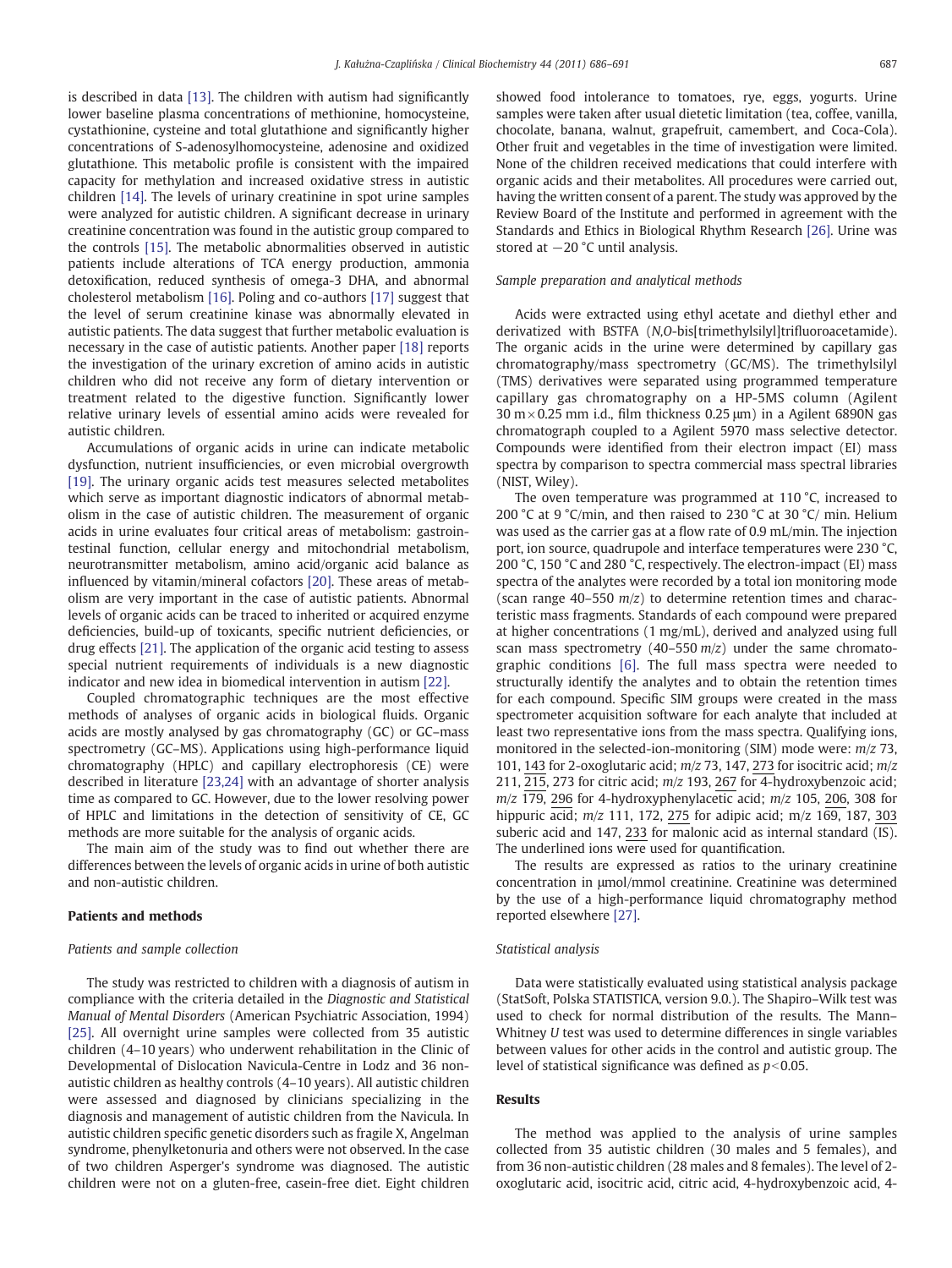hydroxyphenylacetic acid, hippuric acid, adipic acid, suberic acid is significantly higher ( $p<0.05$ ; Mann–Whitney U test) in the urine of autistic children (4.69  $\pm$  0.25 μmol/mmol creatinine, 20.10  $\pm$  1.02 μmol/ mmol creatinine,  $218.67 \pm 18.69$  μmol/mmol creatinine,  $1.49 \pm$ 0.19  $\mu$ mol/mmol creatinine, 13.32  $\pm$  1.59  $\mu$ mol/mmol creatinine,  $225.66 \pm 14.15$  μmol/mmol creatinine,  $14.92 \pm 15.59$  μmol/mmol creatinine and  $7.72 \pm 6.07$   $\mu$ mol/mmol creatinine, respectively) in comparison with that of the generally healthy children  $(3.72 \pm 0.30 \,\mu m$ ol/mmol creatinine for 2-oxoglutaric acid,  $23.05 \pm 1.47$   $\mu$ mol/mmol creatinine for isocitric acid,  $170.34 \pm 15.44$   $\mu$ mol/mmol creatinine for citric acid,  $2.33\pm0.23$  μmol/mmol creatinine for 4-hydroxybenzoic acid, 6.27 $\pm$ 0.44  $\mu$ mol/mmol creatinine for 4-hydroxyphenylacetic acid, 143.29  $\pm$ 12.10 μmol/mmol creatinine for hippuric acid,  $2.13 \pm 1.58$  μmol/mmol creatinine for adipic acid and  $1.71 \pm 1.36$   $\mu$ mol/mmol creatinine for suberic acid). In detail results are shown in Table 1 and Figs. 1–3.

The autistic children did not receive any therapeutic treatment related to digestive function (such as antifungal medication, probiotics) and dietary intervention (gluten- and/or casein-free diet), nutritional supplements, or the hormone secretin. The levels of creatinine were  $2.45 \pm 2.25$  μmol/mL for autistic children and  $2.38 \pm 2.12$  μmol/mL for healthy children. In this group of autistic children the differences in levels of creatinine between healthy and autistic children were not observed. There were no significant differences between the levels of methylmalonic acid, ethylmalonic acid, methylsuccinic acid, fumaric acid, tartaric acid, methyladipic acid, stearic acid, azelaic acid, sebacic acid in the autistic and healthy children. Moreover, in the profile of organic acids of autistic children two compounds are significantly different in comparison with the control group. Arabinitol was nearly three times higher for the autistic group  $(134.21 \pm 9.1 \text{ }\mu\text{mol/mmol})$ creatinine) compared to the healthy children  $(47.96 \pm 7.8 \,\text{\mu mol/mmol})$ creatinine). Concentrations of urinary tryptophan between the autistic

#### Table 1

Descriptive statistics for levels of dicarboxylic acids in the urine of autistic and nonautistic children.

| Organic<br>acids           | Mean<br>(µmol/mmol creatinine) | Standard<br>deviation | Min    | Max    | Significance     |
|----------------------------|--------------------------------|-----------------------|--------|--------|------------------|
| 2-Oxoglutaric acid         |                                |                       |        |        |                  |
| Α                          | 4.69                           | 0.25                  | 4.23   | 4.98   | < 0.05           |
| C                          | 3.72                           | 0.30                  | 3.23   | 3.98   |                  |
| Isocitric acid             |                                |                       |        |        |                  |
| A                          | 20.10                          | 1.02                  | 16.98  |        | $21.45 \le 0.05$ |
| C                          | 23.05                          | 1.47                  | 19.97  | 24.81  |                  |
| Citric acid                |                                |                       |        |        |                  |
| A                          | 218.67                         | 18.69                 | 201.67 | 264.32 | < 0.05           |
| C                          | 170.34                         | 15.44                 | 134.98 | 190.21 |                  |
| 4-Hydroxybenzoic acid      |                                |                       |        |        |                  |
| A                          | 1.49                           | 0.19                  | 1.23   | 1.98   | < 0.05           |
| C                          | 2.33                           | 0.23                  | 2.10   | 2.87   |                  |
| 4-Hydroxyphenylacetic acid |                                |                       |        |        |                  |
| A                          | 13.32                          | 1.59                  | 12.10  | 19.21  | < 0.05           |
| C                          | 6.27                           | 0.44                  | 5.49   | 7.02   |                  |
| Hippuric acid              |                                |                       |        |        |                  |
| A                          | 225.66                         | 14.15                 | 202.12 | 273.11 | < 0.05           |
| C                          | 143.29                         | 12.10                 | 121.29 | 154.23 |                  |
| Adipic acid                |                                |                       |        |        |                  |
| A                          | 14.92                          | 15.59                 | 2.36   | 57.33  | < 0.05           |
| C                          | 2.13                           | 1.58                  | 0.38   | 4.87   |                  |
| Suberic acid               |                                |                       |        |        |                  |
| A                          | 7.72                           | 6.07                  | 0.60   | 22.68  | < 0.05           |
| C                          | 1.71                           | 1.36                  | 0.21   | 4.26   |                  |

A—autistic children; C—control group; Min—the lowest concentration of organic acids recorded in the group; Max—the highest concentration of organic acids recorded in the group.



Fig. 1. Level of isocitric acid and citric acid in the urine of autistic and non-autistic children (μmol/mmol creatinine).

 $(5.22 \pm 1.6 \,\text{µmol/mmol}$  creatinine) and healthy children  $(24.71 \pm 1.6 \,\text{µmol/mmol}$ 5.3 μmol/mmol creatinine) were significantly lower.

#### Discussion

Human urine contains numerous metabolites and can provide the needed evidence for successful screening or chemical diagnosis of metabolic disorders and nutrient requirements. An increase in extraction can be non-specific because some metabolites are reported to be abnormally extracted in conditions not attributable to inborn errors metabolism (IEM) [\[28\].](#page-4-0) Abnormal extraction can be related not only to IEM, but to drug therapy, diet and physiological conditions.

The analysis of organic acids in human body fluids such as plasma, urine and cerebrospinal fluid is very important. This is necessary for the diagnosis of inborn errors of metabolism of amino and organic acids and for individual patient's diagnosis of nutrient requirements [\[19\].](#page-4-0) Obtaining cerebrospinal fluid and blood from children (especially healthy ones) is an ethical and methodological problem. These problems can be partly overcome through the use of urinary assays. Numerous studies have demonstrated the utility of urinary measurements in the case of autistic children [\[22,29](#page-4-0)–31]. The recent research has focused on a number of known neurometabolic disorders identified as having an autistic phenotype as well as on theories related to other metabolic abnormalities thought to contribute to the development of autism [\[32\].](#page-4-0) These metabolic disorders include: phenylketonuria (PKU), disorders of purine metabolism, biotinidase deficiency, disorders of cerebrospinal fluid (CSF) neurotransmitters such as deficiencies of folic acid, Smith– Lemli–Opitz syndrome (SLOS), methylmalonic acidemia, dicarboxylic aciduria and other organic acids acidemias [\[31](#page-4-0)–34]. Organic acids are important metabolites in major metabolic pathways such as the Krebs cycle or the pentose phosphate pathway. The accumulation of organic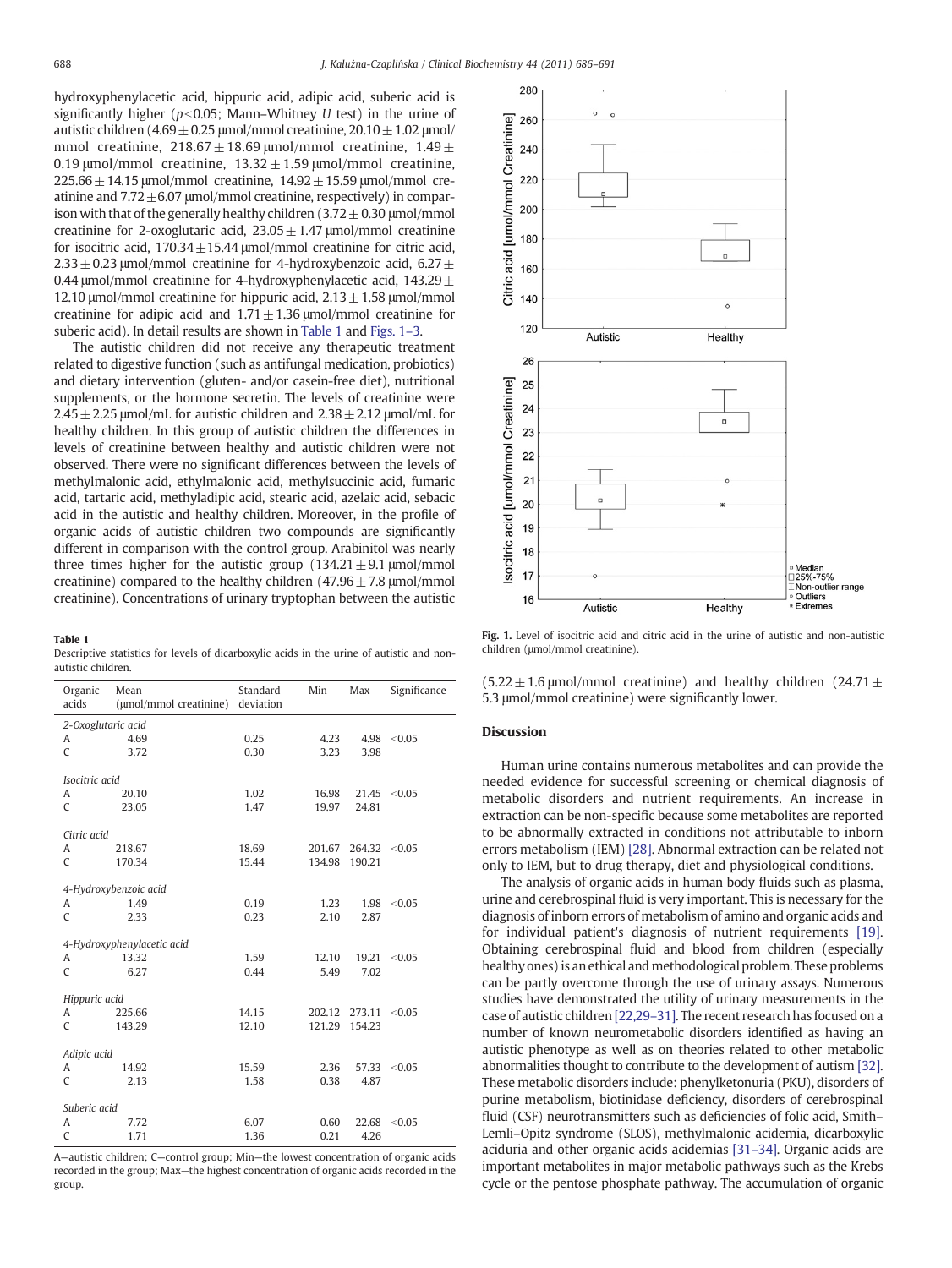

Fig. 2. Level of suberic acid and adipic acid in the urine of autistic and non-autistic children (μmol/mmol creatinine).

acids in biological fluids, especially in urine, can also provide useful information for an early diagnosis of metabolic disorders and neurological diseases [\[6,19,35\]](#page-4-0). The measurements of urine organic acids profile are used in modern nutritional medicine as a simple and sensitive test, which can demonstrate functional inadequacy of specific nutrients [\[20,21,30\].](#page-4-0)

The quantitative organic acid profiling can assess: fatty acid metabolism, carbohydrate metabolism, energy production (cycle Krebs), B-complex sufficiency, methylation of co-factors, neurotransmitter metabolism, oxidative damage, detoxification status and intestinal dysbiosis due to bacteria and yeast [\[19,35\]](#page-4-0). Abnormal levels of organic acids can be used to meet an individual's need for a nutrient and can evaluate dysbiosis, which is especially important for children with autism. Shaw [\[7\]](#page-4-0) tested urinary organic acid profiles in two autistic brothers. These tests revealed a consistent excretion of a number of compounds of possible microbial origin identified as the carbohydrate arabinose, analogs of normal Krebs cycle intermediates including 3-oxoglutaric acid, tartaric (3-hydroxymalic) acid, citramalic (methylmalic) acid, and a new tentatively identified analog of citric acid (carboxycitric acid) not previously reported in the medical literature. The hydroxymethylfurancarboxylic acid, furandicarboxylic acid, furancarbonylglycine, and 3-(3-hydroxyphenyl)-3-hydroxypropionic acid were found in urine as chemicals of possible microbial origin.

An increased level of citric acid observed in the presented investigations can suggest an amino acid deficiency or problems with protein metabolism in autistic children. Succinic acid cannot play its role in the production of cellular energy via the citric acid cycle when coenzyme Q10 (CoQ10) is inadequate. Elevated succinic acid



Fig. 3. Level of 2-oxoglutaric, 4-hydroxybenzoic, 4-hydroxyphenylacetic, hippuric acid in the urine of autistic and non-autistic children (μmol/mmol creatinine).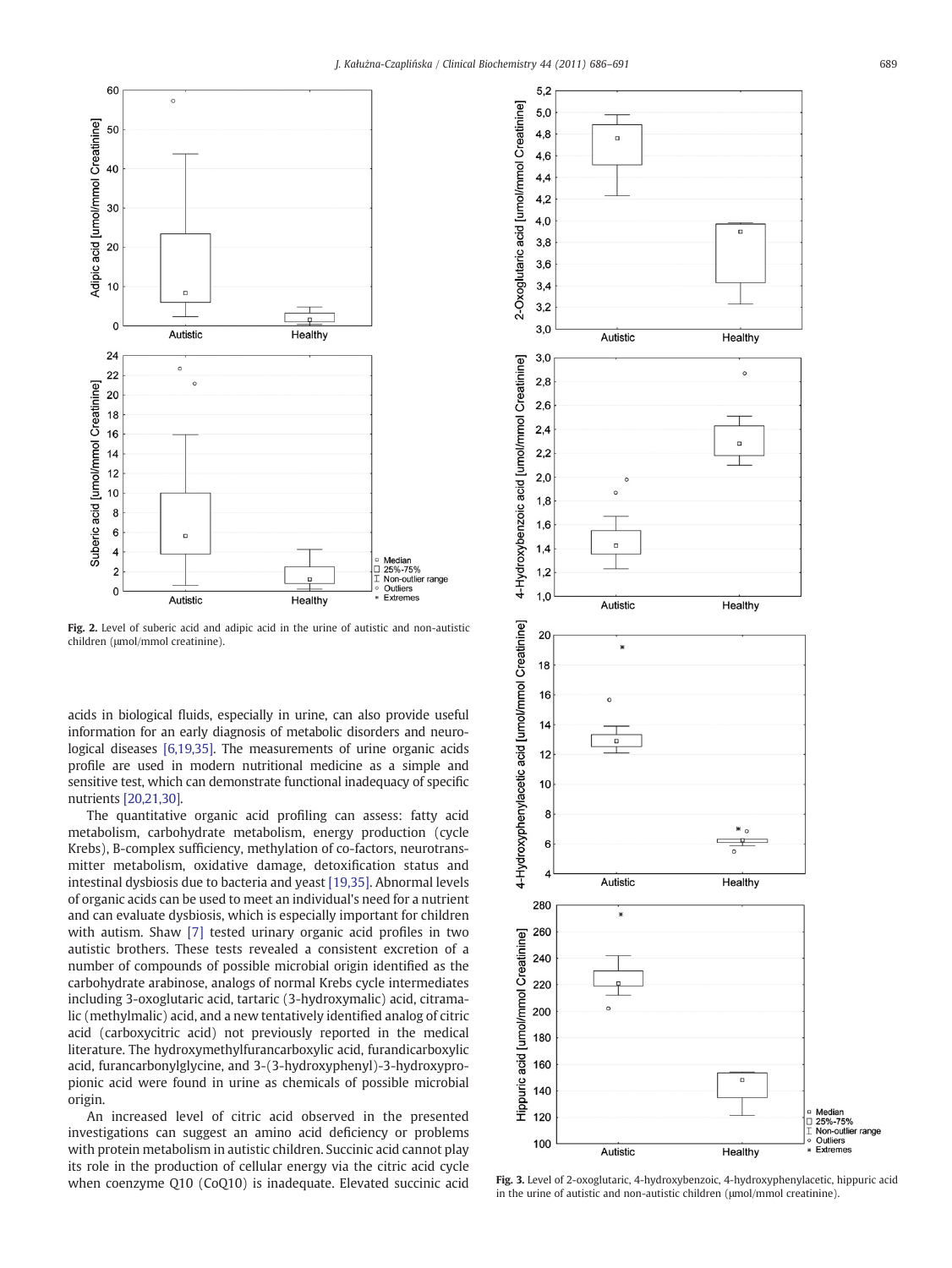<span id="page-4-0"></span>excretion is a marker for deficiency of CoQ10 and riboflavin in children with autism. Adipate and suberate are the products of incomplete oxidation in the omega-oxidation pathway. Increased urinary extraction of adipic and suberic acids is well known as a marker of fatty acid peroxidation in diabetes [\[36\].](#page-5-0) Supplementation of carnitine and riboflavin is indicated when adipic and suberic acids are elevated [19,31,37].

The 4-hydroxyphenylacetic levels were significantly higher in autistic children and this may reflect increased gut metabolism of tyrosine secondary to bacterial overgrowth. Hippuric acid levels are also influenced by gut bacterial amino acid metabolism but, also and more importantly, by ingestion of benzoic acid containing foodstuffs. Urinary 2-oxoglutaric acid may be influenced by many factors including urinary tract bacterial activity [\[38\]](#page-5-0).

Tryptophan is a precursor to the neurotransmitter serotonin, which is strongly linked to autism. Low urinary tryptophan has previously been reported as anomalous for autistic children [18]. Lower levels of tryptophan may lead to the worsening of autistic symptoms such as mild depression and increased irritability [18,30].

D-arabinitol is a metabolite of most pathogenic Candida species and urinary extraction is elevated in autistic patients [9]. The use of probiotics can be effective in reducing the level of D-arabinitol in the urine of children with autism.

In the literature pertaining to autism research there is information about the gut–brain connection and the strong association of various factors influencing digestive function and nutritional uptake in autism. There are treatment strategies consisting in a correction of biochemical imbalance in autistic patients such as: eradication of fungal (Candida) overgrowth and restoration of gut integrity, removal of potential sources of opioid peptides from the diet (gluten-free/ casein-free diets) [18,39]. Chronic biochemical imbalance can be a primary factor in the development of many complex diseases such as autism. Researchers [14] report that the autistic children have a severely abnormal metabolic profile, indicating increased vulnerability to oxidative stress.

The findings from of this study indicate that the abnormalities in urinary organic acid excretion between autistic and healthy children are present. These results do not provide strong evidence for the theory that abnormal metabolites play a role in the pathogenesis of autism spectrum disorders although they suggest some metabolic or dietary abnormalities in the autism.

The metabolome analysis can be effective for detecting abnormal metabolic and/or nutritional conditions in autistic children, including acquired vitamin deficiencies and the potential biological response to drugs or excess nutrient loading.

This simple, sensitive and noninvasive test can reveal evidence of functional inadequacy of specific nutrients and biochemical disorders in autistic children.

A future study would concern the treatment strategies which will enable biochemical balance in autistic children. The therapeutic treatments are related to digestive function and dietary intervention.

#### Acknowledgments

The work was supported by means of Ministry of Science and Higher Education: NN 204 316234.

I would like to thank Dr. Anna Rozetti-Szymańska and Dr. Sylwia Błaszczyk for medical consultation, information about children and the parents of autistic children from the Navicula Centre in Łódź, Poland for their help in collecting urine samples from autistic children and the Ministry of Science and Higher Education.

#### References

[1] Newschaffer CJ, Curran LK. Autism: an emerging public health problem. Public Health Rep 2003;118(5):393–9.

- [2] Lam KS, Aman MG, Arnold LE. Neurochemical correlates of autistic disorder: a review of the literature. Res Dev Disabil 2006;27(3):254–89.
- [3] Kałużna-Czaplińska J, Grys W, Rynkowski J. Neurotoxic factors in the child's environment as a reason for developmental disorders in autism. Nowa Pediatr 2008;3:50–7.
- [4] Manning-Courtney P, Brown J, Molloy CA, Reinhold J, Murray D. Diagnosis and treatment of autism spectrum disorders. Cur Prob Ped Adol Health 2003;33: 283–304.
- [5] Shattock P, Whiteley P. Biochemical aspects in autism spectrum disorders: updating the opioid-excess theory and presenting new opportunities for biomedical intervention. Expert Opin Ther Targets 2002;6(2):1–9.
- [6] Kałużna-Czaplińska J, Socha E, Rynkowski J. Determination of homovanillic acid and vanillylmandelic acid in urine of autistic children by gas chromatography/ mass spectrometry. Med Sci Monit 2010;16(9):445–50.
- [7] Shaw W, Kassen E, Chaves E. Increased excretion of analogs of Krebs cycle metabolites and arabinose in two brothers with autistic features. Clin Chem 1995;41:1094–104.
- [8] Shaw W. Oxalates control is a major new factor in autism therapy. Great Plains Lab 2006.
- [9] Shaw W, Kassen E, Chaves E. Assessment of antifungal drug therapy in autism by measurement of suspected microbial metabolites in urine with gas chromatography–mass spectrometry. Clin Prac Alter Med 2000;1(1): 15–26.
- [10] Bell JG, Sargent JR, Tocher DR, Dick JR. Red blood cell fatty acid compositions in a patient with autistic spectrum disorder: a characteristic abnormality in neurodevelopmental disorders? Prostaglandins Leukot Essent Fatty Acids 2000;63(1–2):  $21 - 5$
- [11] Bu B, Ashwood P, Harvey D, King IB, Water JV, Jin LW. Fatty acid compositions of red blood cell phospholipids in children with autism. Prostaglandins Leukot Essent Fatty Acids 2006;74(4):215–21.
- [12] Chugani DC, Sundram BS, Behen M, Lee ML, Moore GJ. Evidence of altered energy metabolism in autistic children. Prog Neuropsychopharmacol Biol Psychiatry 1999;23(4):635–41.
- [13] Filipek PA, Juranek J, Nguyen MT, Cummings C, Gargus JJ. Relative carnitine deficiency in autism. J Autism Dev Disord 2004;34(6):615–23.
- James SJ, Cutler P, Melnyk S, Jernigan S, Janak L, Gaylor DW, Neubrander JA. Metabolic biomarkers of increased oxidative stress and impaired methylation capacity in children with autism. Am J Clin Nutr 2004;80(6):1611–7.
- [15] Whiteley P, Waring R, Williams L, Klovrza L, Nolan F, Smith S, Farrow M, Dodou K, Lough WJ, Shattock P. Spot urinary creatinine excretion in pervasive developmental disorders. Pediatr Int 2006;48(3):292–7.
- [16] Clark-Taylor TB, Clark-Taylor E. Is autism a disorder of fatty acid metabolism? Possible dysfunction of mitochondrial beta-oxidation by long chain acyl-CoA dehydrogenase. Med Hypotheses 2004;62(6):970–5.
- Poling JS, Frye RE. Developmental regression and mitochondrial dysfunction in a child with autism. J Child Neurol 2006;21(2):170–2.
- [18] Evans C, Dunstan RH, Rothkirch T, Roberts TK, Reichelt KL, Cosford R, Deed G, Ellis LB, Sparkes DL. Altered amino acid excretion in children with autism. Nutr Neurosci 2008;11:9–17.
- [19] Kumps A, Duez P, Mardens Y. Metabolic, nutritional and artifactual sources of urinary organic acids: a comprehensive table. Clin Chem 2002;48:708–17.
- [20] Burdette CK. How to assess patient biochemical and nutritional individuality through organic and testing. New York: Townsend Letter for Doctors and Patients; 2006.
- [21] Boulat O, Gradwohl M, Matos V, Guignard JP, Bachmann C. Organic acids in the second morning urine in a healthy Swiss Paediatric population. Clin Chem Lab Med 2003;41:1642–58.
- [22] Shaw W. Biological treatments for Autism and PDD. 3 rd ed., by William Shaw USA, 2008.
- [23] Johnson DW. Contemporary clinical usage of LC/MS: analysis of biologically important carboxylic acids. Clin Biochem 2005;38:351–61.
- [24] Ramautar R, Somsen GW. Direct sample injection for capillary electrophoretic determination of organic acids in cerebrospinal fluid. Anal Bioanal Chem 2007: 293–301.
- [25] American Psychiatric Association. Diagnostic and statistical manual of mental disorders. 4th ed. Washington, DC: American Psychiatric Association; 1994.
- [26] Portaluppi F, Touitou Y, Smolensky MH. Ethical and methodological standards for laboratory and medical biological rhythm research. Chronobiol Int 2008;25: 999–1016.
- [27] Kuśmierek K, Głowacki R, Bald E. Analysis of urine for cysteine, cysteinylglycine, and homocysteine by high-performance liquid chromatography. Anal Bioanal Chem 2006;385:855–60.
- [28] Kuhara T. Diagnosis of inborn errors of metabolism using filter paper urine, urease treatment, isotope dilution and gas chromatography-mass spectrometry. J Chromatogr B 2001;758:3–25.
- [29] Anderson GM, Hoshino Y. Neurochemical studies of autism. In: Cohen DJ, Volkmar FR, editors. Handbook of autism and pervasive developmental disorders. 2nd ed. New York: John Wiley & Sons; 1997. p. 325–43.
- [30] Kałużna-Czaplińska J, Michalska M, Rynkowski J. Determination of tryptophan in urine of autistic and healthy children by gas chromatography/mass spectrometry. Med Sci Monit 2010;16(10):488–92.
- [31] Bongiovanni B, Feinerman J. Amino Acid Profiling. Townsend Lett Doctors Patients 2003;245:38–42.
- [32] Page T. Metabolic approaches to the treatment of autistic spectrum disorder. J Autism Dev Disord 2000;30:461–7.